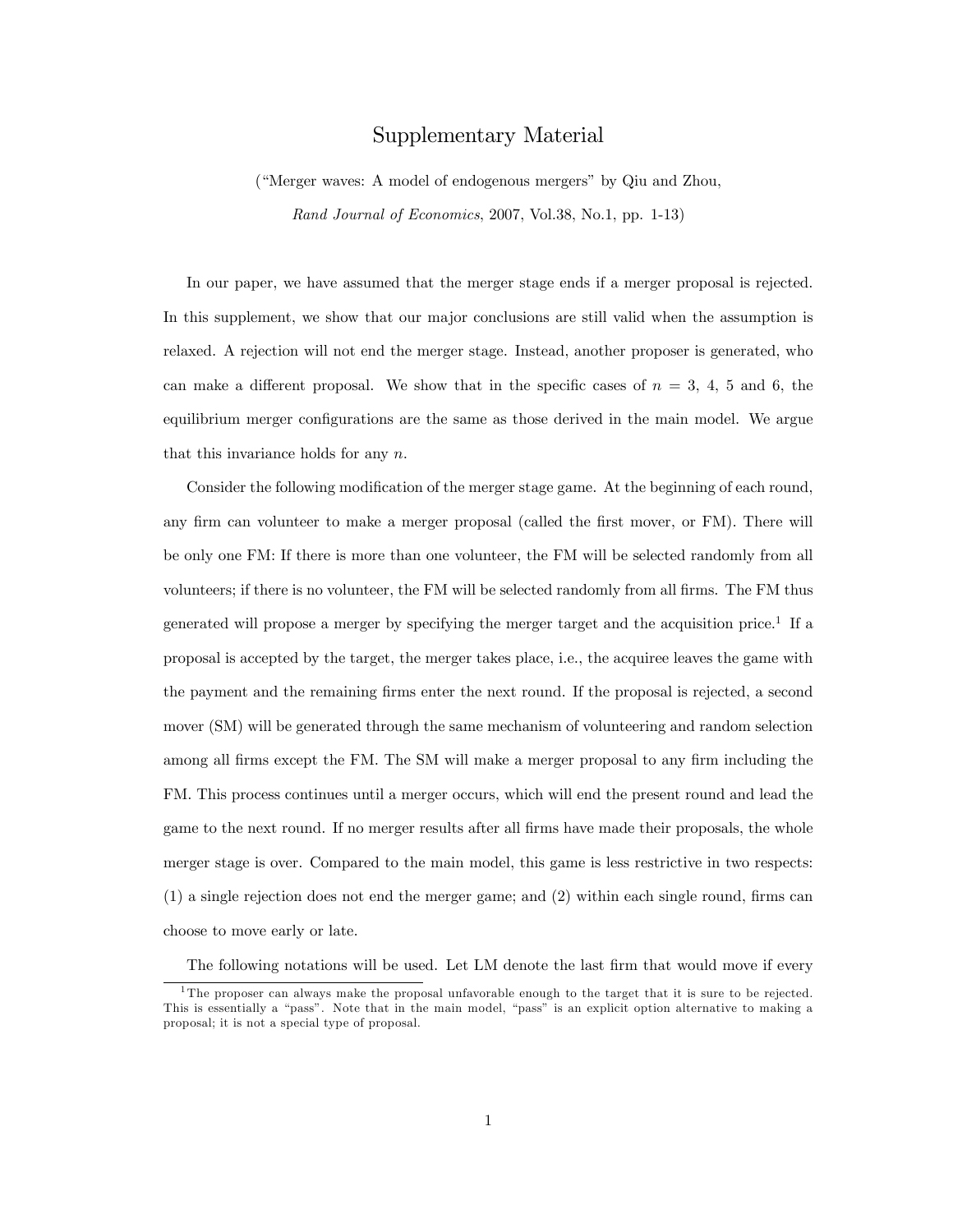other firm had proposed and been rejected in that round.<sup>2</sup>

| $FM=i$ : <i>i</i> is the FM                                                                          |
|------------------------------------------------------------------------------------------------------|
| $i \triangleright \mathrm{FM}:$ <i>i</i> volunteers to be the FM                                     |
| $i \not\triangleright$ FM : <i>i</i> does not volunteer to be the FM                                 |
| $v^{i\rhd}{}^{\text{FM}}$ : <i>i</i> 's expected payoff when $i \rhd \text{FM}$                      |
| $i \rightarrow j$ : i will propose $i + j$ (and request full surplus from it) when LM=i              |
| $i \to j \& k \to l$ : i and k both prefer $k \to l$ to $i \to j$ , so $k \to l$ will occur          |
| $i \rightarrow j \& k \rightarrow l$ : i and k disagree, so both will occur (with equal probability) |
|                                                                                                      |

## ■ Three Firms

 $N = \{1, 2, 3\}$ . When  $17 < \alpha \leq 29$ , only 1+3 is profitable. Thus, firm 2 will not propose any merger that is acceptable to  $1$  or  $3$ . In other words, any proposal from firm  $2$  will be rejected. Call this type of proposal a "passing proposal". Between firms 1 and 3, the one that moves later will propose the merger  $1+3$  and request the full surplus from the merger, in anticipation that the firm that receives the proposal will have to accept. Therefore, neither firm will volunteer to move until the other has moved. In the unique equilibrium,  $1+3$  occurs and the two firms expect to split the surplus equally.

When  $13 < \alpha \leq 17$ , two mergers are profitable: 1+3 and 2+3. Between the two mergers, 1 prefers 2+3 while 2 and 3 both prefer 1+3. If FM=1 and 1ís proposal is rejected, 3 will propose to 1 if 3 is the LM, i.e.,  $3\rightarrow 1$ . Similarly,  $2\rightarrow 3$ . Because 2 and 3 both prefer  $3\rightarrow 1$ , 2 will volunteer to be the SM while 3 will not, denoted as  $2DSM$  and  $3\not\!\!\!\!\times SM$ . That is,  $3\rightarrow 1 \& 2 \rightarrow 3$ . The resulting  $3 \rightarrow 1$  will give zero surplus to 1, so  $1\cancel{p}$  FM. If FM=2,  $3 \rightarrow 1$  &  $1 \rightarrow 3$ . Both 1 and 3 want to be the LM. The resulting 1+3 will be desirable for 2, so 2 $\triangleright$  FM. If FM=3,  $2\rightarrow 3$  &  $1\rightarrow 3$ . No matter who is the SM, 3 gets zero surplus, so  $3\cancel{\neq}$ FM. In the unique equilibrium,  $2\cancel{\gt}$ FM while 1 and 3 do not volunteer (to be the FM or SM). The equilibrium configuration is  $1+3$ .

When  $\alpha \leq 13$ , all three mergers, 1+2, 1+3 and 2+3, are profitable. For  $6.9 < \alpha \leq 13$ , each firm's most preferred merger is the one between the other two firms. Furthermore,  $1\rightarrow 3$ ,  $2\rightarrow 1$ , and 3-1. If FM=1,  $3\rightarrow 1$  &  $2\rightarrow 1$ , so 1 $\cancel{\psi}$ FM. If FM=2,  $3\rightarrow 1$  &  $1\rightarrow 3$ . The resulting 1+3 is the most desirable outcome for 2, so  $2\triangleright$ FM. If FM=3,  $2\rightarrow 1$  &  $1\rightarrow 3$ , so  $3\cancel{\psi}$ FM. In the unique equilibrium,  $2\triangleright$  FM while 1 and 3 do not volunteer. The equilibrium configuration is  $1+3$ .

For  $6.6 < \alpha \leq 6.9$ , 2's most preferred merger becomes  $1+2$ . If FM=1,  $3\rightarrow1$  &  $2\rightarrow1$ , so  $1\,\cancel{\triangleright}$ FM.

 $2$ Note that LM may be different from the firm that actually moves the last (i.e., makes a proposal that is accepted).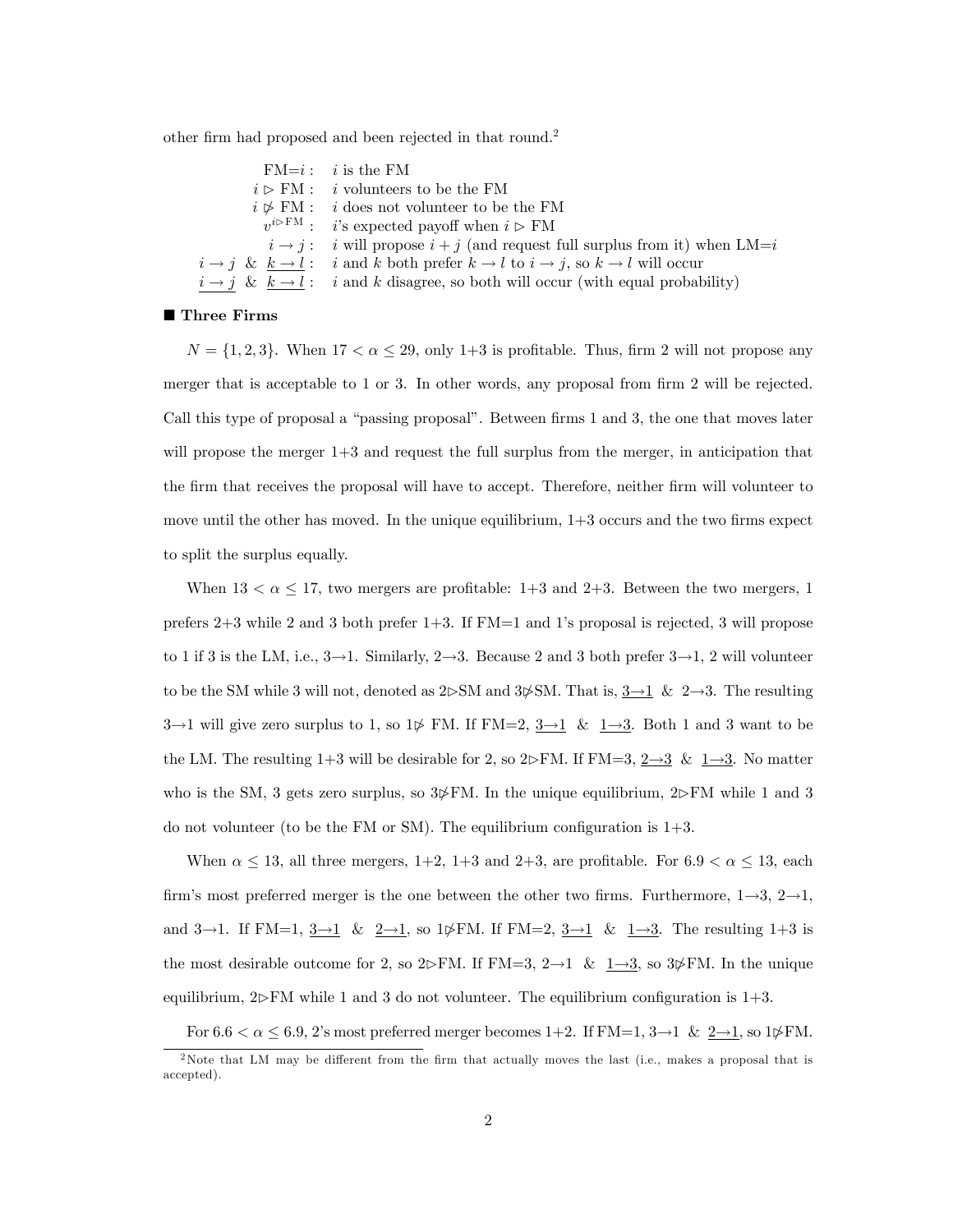If FM=2,  $3\rightarrow1$  &  $1\rightarrow3$ . If FM=3,  $2\rightarrow1$  &  $1\rightarrow3$ . Now, consider 2 and 3's equilibrium choices about being the FM. If  $3\rhd$ FM,  $v^{2\rhd}$ F<sup>M</sup> =  $\frac{3}{4}\pi_2^{\{1,2\}} + \frac{1}{4}u_2^{N,2+1}$  and  $v^{2\psi}$ F<sup>M</sup> =  $\frac{1}{2}\pi_2^{\{1,2\}} + \frac{1}{2}u_2^{N,2+1}$ . Because 1+2 is 2's most preferred merger, we have  $u_2^{N,2+1} > \pi_2^{\{1,2\}}$ , so 2's best response is  $2\psi$ FM. If  $3\psi$ FM,  $v^{2\psi FM} = \pi_2^{\{1,2\}}$  and  $v^{2\psi FM} = \frac{1}{2}\pi_2^{\{1,2\}} + \frac{1}{2}u_2^{N,2+1}$ . Again, 2's best response is  $2\cancel{\psi}$ FM. So  $2\cancel{\psi}$ FM is 2's dominant strategy. Given this,  $v^{3\rhd F M} = \frac{1}{2}\pi_3^{\{1,3\}} + \frac{1}{2}\pi_3^N$  and  $v^{3\cancel{\psi}FM}$  $\frac{1}{2}\pi_3^{\{1,3\}} + \frac{1}{3}\pi_3^N + \frac{1}{6}u_3^{N,1+3}$ . Because  $u_3^{N,1+3} > \pi_3^N$ , we have  $v^{3\psi FM} > v^{3\triangleright FM}$ , so 3's best response is  $3\frac{1}{2}FM$ . In the unique equilibrium, none of the three firms will volunteer to be the FM. If  $FM=1, 3\rightarrow SM$ ; if  $FM=2$  or 3, the remaining two firms will not volunteer to be the SM. The equilibrium configuration is  $1+3$  and  $1+2$  with equal probability.

Finally, for  $5 \le \alpha \le 6.6$ ,  $1\rightarrow 2$ . If FM=1,  $3\rightarrow 1$  &  $2\rightarrow 1$ , so  $1\cancel{\triangleright}$ FM. If FM=2,  $3\rightarrow 1$  &  $1\rightarrow 2$ , so 2 $\cancel{\psi}$ FM. If FM=3,  $\underline{2\rightarrow1}$  &  $\underline{1\rightarrow2}$ , so 3 $\triangleright$ FM. The unique equilibrium is that 3 $\triangleright$ FM while 1 and 2 do not volunteer. The equilibrium configuration is  $1+2$ .

In summary, if  $\alpha > 29$ , no firms merge; if  $6.9 < \alpha \leq 29$ ,  $1+3$  occurs; if  $6.6 < \alpha \leq 6.9$ ,  $1+3$  and 1+2 occur with equal probability; finally, if  $\alpha \leq 6.6$ , 1+2 occurs. The equilibrium is the same as that in the main model except that when  $6.6 < \alpha \leq 6.9$  the probabilities of the two mergers  $(1+3 \text{ and } 1+2)$  are slightly different.

## ■ Four Firms

For  $n = 4$ , there is only one merger configuration,  $2+3\Rightarrow 1+4$ , that is profitable when 29 <  $\alpha \leq 44$ . As a result, this configuration will be the unique equilibrium, exactly as in the main model.

## **Five Firms**

For  $n = 5$ , we have seen that for  $44 < \alpha \leq 59$  there are six profitable merger configurations. Once the Örst-round merger is Önished, the next two rounds will follow a unique path, so we only need to focus on the six possible first-round mergers. They are: (a)  $1+2$ ; (b)  $1+3$ ; (c)  $2+3$ ; (d)  $1+4$ ; (e)  $2+4$ ; (f)  $3+4$ . Since firm 5 is not involved in these mergers, its strategy in the first round is inconsequential, so let us focus on the choices of firms 1, 2, 3 and 4. It has already been shown that  $1\rightarrow 4$ ,  $2\rightarrow 1$ ,  $3\rightarrow 1$ , and  $4\rightarrow 1$ . If the LM is 2, 3 or 4, firm 1 will get zero surplus. The only way for 1 to increase its payoff is to increase its chance of being the LM. That means 1 will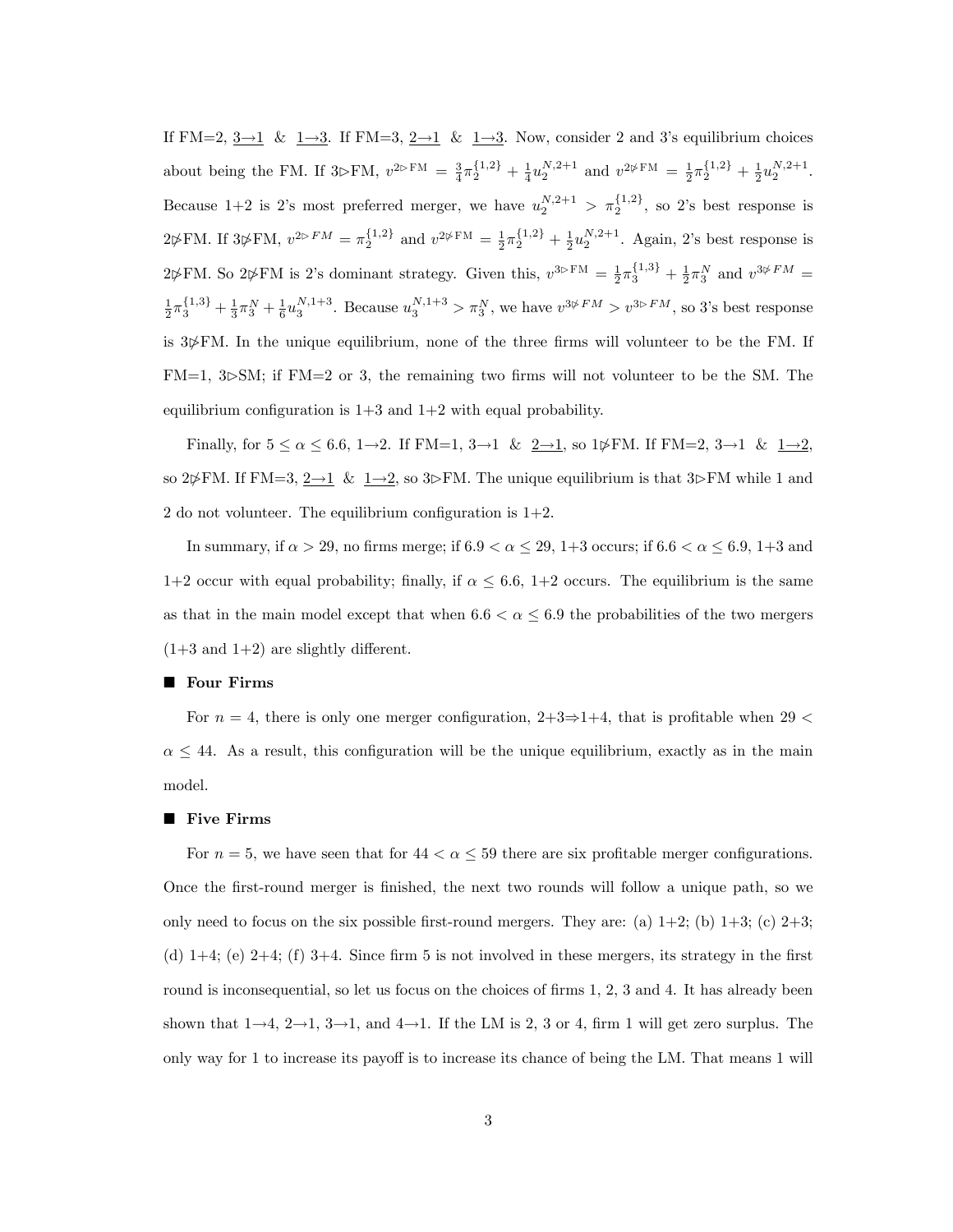not volunteer to be the FM, SM or TM (the third mover). Suppose that FM=2. If SM=4, then  $\underline{1\rightarrow4}$  & 3<br> $\rightarrow$  1, so 4&SM. If SM=3, then  $\underline{1\rightarrow4}$  &  $\underline{4\rightarrow1},$  <br>so 3 $\triangleright$  SM. Therefore, if FM=2, 3 $\triangleright$  SM. Similarly, if  $FM=3$ ,  $2DSM$ . Basically, both 2 and 3 want to move early, so they both volunteer to be the FM. And if they fail to be the FM, they will volunteer to be the SM. Given 1, 2 and 3ís strategies, if 4 volunteers to be the FM, SM or TM, 1 will surely be the LM, which will give zero surplus to 4. So 4's strategy is to try to be the LM by not volunteering for any of the first three moves. In the unique equilibrium, 2 and 3 volunteer to be the FM and SM, while 1 and 4 do not volunteer for any move (they try to defer their move as late as possible). The equilibrium merger configuration is  $1+4\Rightarrow 2+3\Rightarrow 1+5$ , exactly as in the main model.

## ■ Six Firms

Now  $n = 6$ . For the first round merger, firm 6 is not involved, while  $1\rightarrow 5$ ,  $2\rightarrow 5$ ,  $3\rightarrow 5$ ,  $4\rightarrow 2$ , and  $5 \rightarrow 2$ . The following observations are useful for determining the equilibrium choices in the first round: (a) 1 prefers 2+4 to 1 $\rightarrow$ 5; (b) 3 prefers 2+4 to 3 $\rightarrow$ 5; (c) 4 prefers 4 $\rightarrow$ 2 to 2+5; (d) 5 prefers 5 $\rightarrow$ 2 to 2+4; (e)  $u_5^{N,5+2} > \frac{1}{2}$  $(\pi_5^N + v_5^{N\setminus 4})$ . By (a), 1 wants to move as early as possible. By (b), 3 wants to move as early as possible. So 1 and 3 will volunteer to be the FM and SM. Now consider 2, 4 and 5's equilibrium choices about being the TM. If TM=2,  $4 \rightarrow 2$  and  $5 \rightarrow 2$ . By (c) and (d),  $4\rightarrow 2$  &  $5\rightarrow 2$ . Then,  $2\cancel{\psi}$  TM. If TM=4,  $2\rightarrow 5$  and  $5\rightarrow 2$ . By (c),  $4\cancel{\psi}$  TM. If TM=5,  $4\rightarrow 2$  and  $2\rightarrow 5$ . By (c),  $4\rightarrow 2$  &  $2\rightarrow 5$ . Given that 2 and 4 do not volunteer to be the TM,  $v^{5\rhd \text{TM}} = \frac{1}{2}$  $\left(\pi_5^N + v_5^{N\setminus 4}\right)$  and  $v^{5\ntriangleright \mathrm{TM}} = \frac{1}{3}$  $\left(\pi_5^N + v_5^{N\setminus 4} + u_5^{N,5+2}\right)$ . By (e),  $v^{5\psi \text{TM}} > v^{5\triangleright \text{TM}}$ , so  $5$ 's best response is  $5\cancel{\phi}$ TM. In the equilibrium, 1 and 3 volunteer to be the FM and SM, while 2, 4 and 5 do not volunteer for any move. The first-round merger is 2+4 with probability  $\frac{1}{3}$  and  $2+5$  with probability  $\frac{2}{3}$ , again exactly as in the main model.

# ■ General Case

Although our assumption that a single rejection ends the whole merger game sounds strong, the analysis of the above special cases demonstrates that the equilibrium will not change when the assumption is relaxed. For general  $n$ , no attempt has yet been made to prove formally the equivalence between the main model and the modified model, but the following intuition may help to argue for such equivalence.